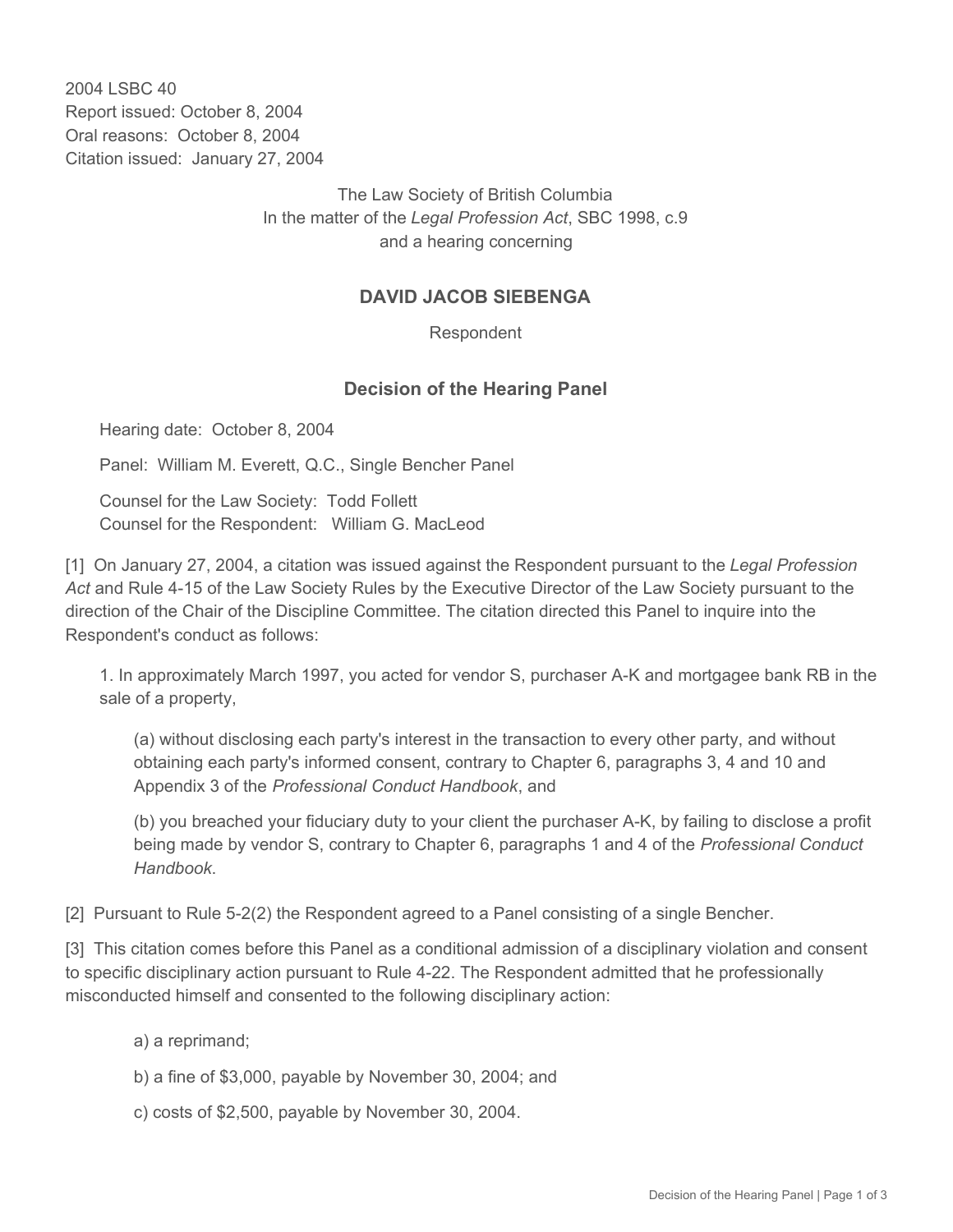## **Agreed Statement of Facts**

[4] An Agreed Statement of Facts was filed as Exhibit 3 in these proceedings. It provides as follows:

1. David J. Siebenga (the "Respondent") was called to the Bar in British Columbia on June 12th, 1987. He is 44 years old.

2. On or about February 21st, 1997, J. and R. R., as vendors, entered into a Contract of Purchase and Sale with S.S./Nominee, as buyer, in relation to property located at [Surrey Property] (the "Property"), for a sale price of \$178,000 (the "First Transaction") to complete on March 6th, 1997. The completion date for the First Transaction was extended to March 24th, 1997 by an addendum dated March 10th, 1997.

3. On or about February 20th, 1997, S.S., as vendor, purportedly entered into a contract with S.A-K and Nominees, as purchaser, in relation to the Property for the purchase price of \$205,000 (the "Second Transaction") to complete on March 14th, 1997. The completion date for the Second Transaction was extended to a new completion date of March 21st, 1997 by addendum dated March 11th, 1997

4. On or about March 6th, 1997, [Realty Group] wrote to the Respondent respecting the First Transaction, confirming that the Respondent acts for the purchaser S. and a notary public, L.B., acts for the vendors R. The letter confirmed that [Realty Group] was holding a deposit in trust in relation to the First Transaction. The information relating to the First Transaction was also recorded in a transaction record sheet from [Realty Group].

5. The Respondent's conveyance file respecting the First Transaction and the Second Transaction contained a worksheet identifying the details relating to the transfer of the Property. The Respondent's conveyance file also contained an undated handwritten note bearing information about Mr. A-K's particulars, as provided to him by Mr. S.

6. On or about March 20th, 1997, the Respondent met with both Mr. S. and Mr. A-K for the purpose of completing the First Transaction and the Second Transaction. The meeting took place at the Respondent's home office at approximately 8:00 p.m. (the "Meeting").

7. During the Meeting, the Respondent witnessed Mr. A-K's signature on a Form B mortgage in favour of the [Bank] in the amount of \$199,618.75 in relation to the Second Transaction. Also in the Respondent's presence during the Meeting, Mr. A-K signed the [Bank] approval of mortgage and statement of disclosure, acknowledgement of receipt of standard mortgage terms, and an acknowledgement and authority to pay addressed to the [Bank]. The Respondent's conveyance file contained a purchaser's statement of adjustments relating to the Second Transaction.

8. The Respondent acknowledges and admits that in preparing, or having his staff prepare, the documentation, in holding the Meeting with both Mr. S. and Mr. A-K, and in reporting to Mr. A-K by letter dated March 21 st, 1997 with a statement of account of same date, the Respondent was acting for Mr. A-K in the Second Transaction.

9. The Respondent acknowledges and admits that his role as solicitor in the First Transaction and in the Second Transaction gave rise to professional obligations set out in Chapter 6, paragraphs 3, 4 and 10 and appendix 3 of the *Professional Conduct Handbook*, which professional obligations applied to all of the following: Mr. S., Mr. A-K and the [Bank]. The Respondent acknowledges that he ought to have referred Mr. A-K to another solicitor for independent legal advice in the circumstances.